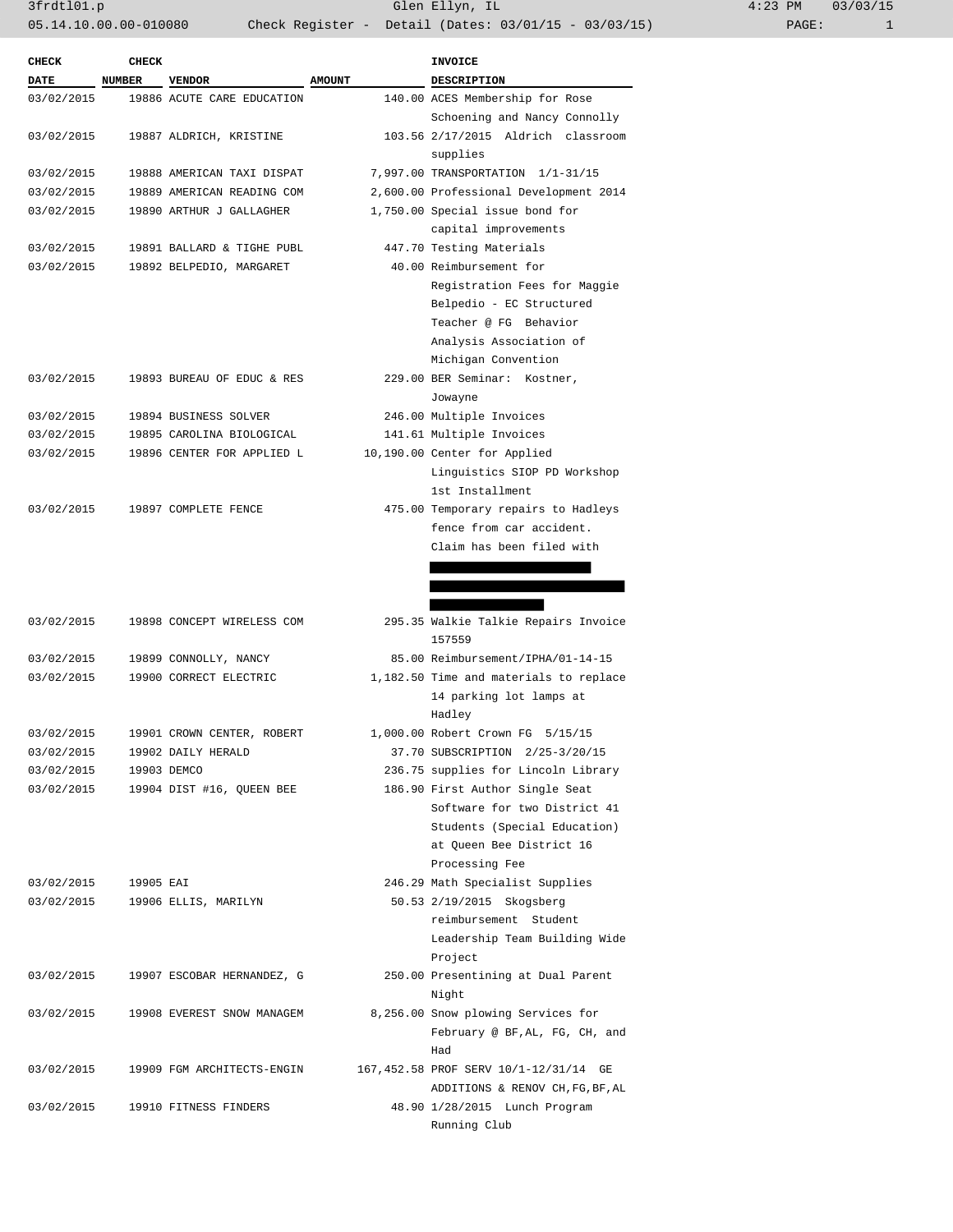| :23 PM |       | 03/03/15 |  |  |
|--------|-------|----------|--|--|
|        | PAGE: |          |  |  |

| <b>CHECK</b>           | <b>CHECK</b> |                                      |               | <b>INVOICE</b>                         |
|------------------------|--------------|--------------------------------------|---------------|----------------------------------------|
| <b>DATE</b>            | NUMBER       | <b>VENDOR</b>                        | <b>AMOUNT</b> | <b>DESCRIPTION</b>                     |
| 03/02/2015             |              | 19911 FOLLETT SCHOOL SOLUT           |               | 5,282.00 Multiple Invoices             |
| 03/02/2015             |              | 19912 FRANCZEK RADELET & R           |               | 594.96 GLENBARD PTAB COOP DEC 2014     |
| 03/02/2015             |              | 19913 GIANT STEPS                    |               | 5,910.71 March Tuition for D41 Student |
|                        |              |                                      |               | Credit for Snow Day 2/2/15             |
|                        |              |                                      |               | Invoice #041-0315                      |
| 03/02/2015             |              | 19914 GIRLING, ALISON                |               | 24.99 2/19/2015 classroom supplies     |
|                        |              |                                      |               | Girling reimbursement                  |
| 03/02/2015             |              | 19915 GLENOAKS THERAPEUTIC           |               | 2,603.55 January Tuition for D41       |
|                        |              |                                      |               | Student Invoice #TDS-N6769             |
| 03/02/2015             |              | 19916 GRAINGER INC, W W              |               | 120.96 TOWELS                          |
| 03/02/2015             |              | 19917 GRAPHICS PLUS INC              |               | 398.75 Invoice # 32800 School          |
|                        |              |                                      |               | Physicals Poster                       |
| 03/02/2015             |              | 19918 GRAYBAR ELECTRIC CO            |               | 1,064.60 Multiple Invoices             |
| 03/02/2015             |              | 19919 HEINEMANN                      |               | 275.00 Math Specialist Supplies        |
| 03/02/2015             |              | 19920 HILDNER, LYNNA                 |               | 379.61 2/17/201115 Hldner              |
|                        |              |                                      |               | reimbursement                          |
| 03/02/2015             |              | 19921 HOUSE OF TROPHIES              |               | 125.00 2 trophies for the Hadley       |
|                        |              |                                      |               | Invitational track meet.               |
| 03/02/2015             |              | 19922 ICE CONFERENCE                 |               | 500.00 Multiple Invoices               |
| 03/02/2015             |              | 19923 INNOVATIVE MODULAR S           |               | 3,397.10 AL CANOPY                     |
| 03/02/2015             |              | 19924 KRANZ                          |               | 202.64 TOWELS                          |
| 03/02/2015             |              | 19925 LAWLER, ANITA                  |               | 38.29 Mileage reimbursement            |
| 03/02/2015             |              | 19926 LEARNING RESOURCES             |               | 56.67 Classroom Supplies               |
| 03/02/2015             |              | 19927 LEARNING TOGETHER CO           |               | 13,929.60 Renewal Kit, Staff Training  |
|                        |              |                                      |               | and Coaching and Support               |
| 03/02/2015             |              | 19928 LITTLE FRIENDS INC             |               | 3,352.36 March Tuition for D41 Student |
|                        |              |                                      |               | Credit for 2/2/15 Emergency            |
|                        |              |                                      |               | Day Invoice #137909                    |
| 03/02/2015             |              | 19929 MACGILL & CO, WM V             |               | 493.80 #30031-fingertip pulse          |
|                        |              |                                      |               | oximeter                               |
| 03/02/2015             |              | 19930 METRO PROFESSIONAL P           |               | 7,315.39 Multiple Invoices             |
| 03/02/2015             |              | 19931 MIDAMERICAN ENERGY             |               | 38,328.13 Multiple Invoices            |
| 03/02/2015             |              | 19932 MOGK, NANCY                    |               | 62.15 Reimbursement supplies/snacks    |
| 03/02/2015             |              | 19933 MULTI-HEALTH SYSTEMS           |               | 158.00 Testing Materials for Hadley    |
|                        |              |                                      |               | Social Worker - Grieger                |
| 03/02/2015             |              | 19934 MUSIC & ARTS CENTER            |               | 42.00 Registration Fee for Music &     |
|                        |              |                                      |               | Arts Clinic. February 27,              |
|                        |              |                                      |               | 2015. Rebecca Harms                    |
|                        |              | 03/02/2015 19935 MUSIC & ARTS CENTER |               | 42.00 32nd Annual Music & Arts         |
|                        |              |                                      |               | Educator                               |
|                        |              |                                      |               | Clinic/Quintero/February 27,           |
|                        |              |                                      |               | 2015                                   |
| 03/02/2015 19936 NELCO |              |                                      |               | 686.76 A/P blue checks beginning       |
|                        |              |                                      |               | 21001                                  |
| 03/02/2015             |              | 19937 NORTHERN ILLINOIS GA           |               | 770.43 Multiple Invoices               |
| 03/02/2015             |              | 19939 OFFICE DEPOT                   |               | 2,124.13 Multiple Invoices             |
| 03/02/2015             |              | 19940 ORKIN LLC                      |               | 225.00 2/21/15 BF K-9 INSPECTIONS      |
| 03/02/2015             |              | 19941 OTIS ELEVATOR INC              |               | 750.00 Annual pressure testing         |
|                        |              |                                      |               | witnessed by Otis and                  |
|                        |              |                                      |               | performed by the State. All            |
|                        |              |                                      |               | facilities w/elevators BF              |
| 03/02/2015             |              | 19942 PEPPER, J W & SONS             |               | 134.98 Music for the Level 3 Open      |
|                        |              |                                      |               | House performance                      |
| 03/02/2015             |              | 19943 PITNEY BOWES INC               |               | 53.59 POSTAGE METER SUPP               |
| 03/02/2015             |              | 19944 POLENDER, WES                  |               | 65.00 B-ball ref 2/19                  |
| 03/02/2015             |              | 19945 PRO-ED                         |               | 184.75 Multiple Invoices               |
|                        |              |                                      |               |                                        |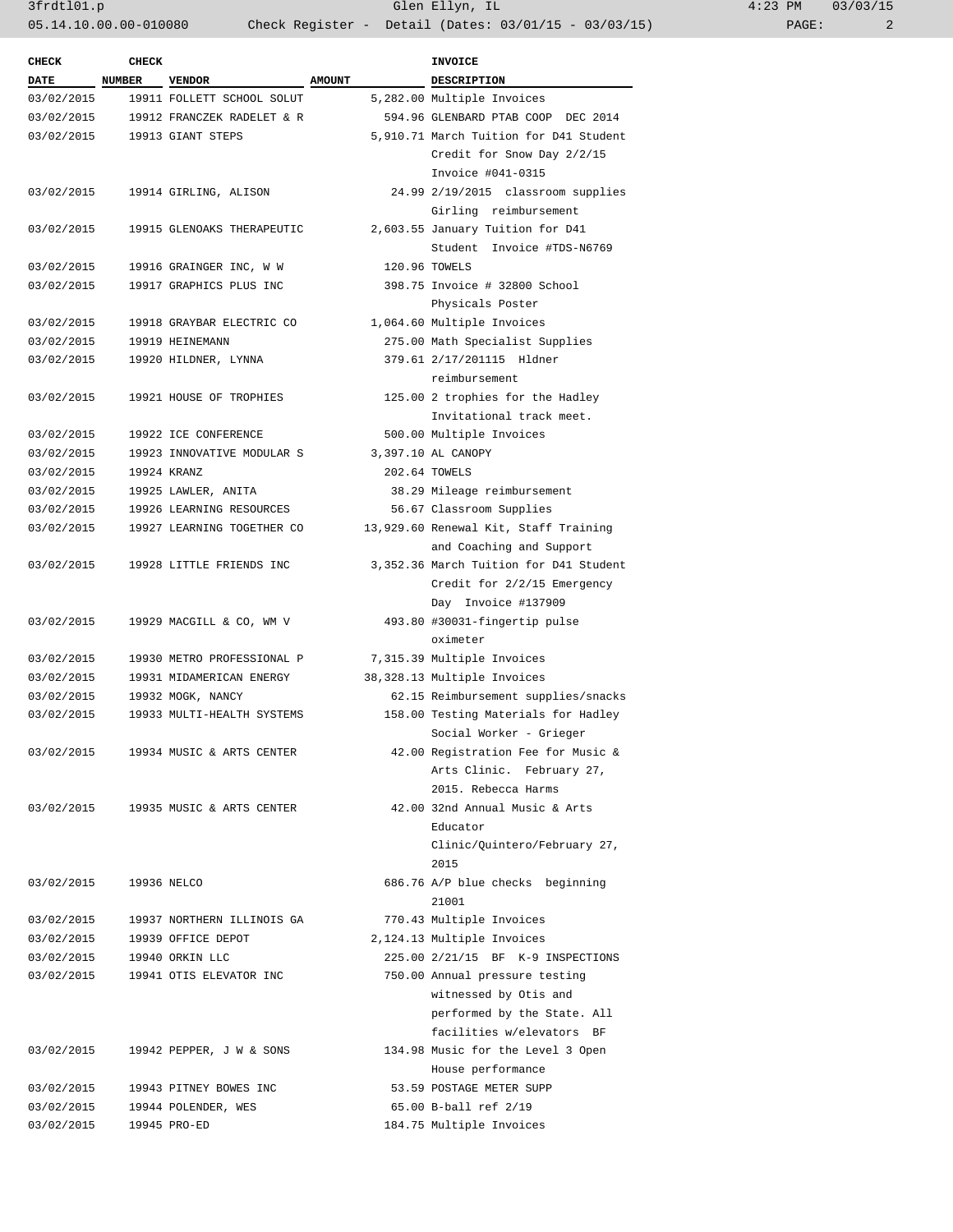3frdtl01.p Glen Ellyn, IL 4:23 PM 03/03/15 05.14.10.00.00-010080 Check Register - Detail (Dates: 03/01/15 - 03/03/15)

| <b>CHECK</b> | <b>CHECK</b> |                            |                                 | <b>INVOICE</b>                         |  |
|--------------|--------------|----------------------------|---------------------------------|----------------------------------------|--|
| <b>DATE</b>  | NUMBER       | <b>VENDOR</b>              | <b>AMOUNT</b>                   | DESCRIPTION                            |  |
| 03/02/2015   |              | 19946 PRYDE, CRAIG         |                                 | 65.00 B-ball ref 2/19                  |  |
| 03/02/2015   |              | 19947 PYONE, CHO           | 625.00 Translating              |                                        |  |
| 03/02/2015   |              | 19948 OUINLAN & FABISH MUS | 288.50 Multiple Invoices        |                                        |  |
| 03/02/2015   |              | 19949 REALLY GOOD STUFF IN | 50.83 2/11/2015 Mertz classroom |                                        |  |
|              |              |                            |                                 | supplies                               |  |
| 03/02/2015   |              | 19950 ROSCOE CO            |                                 | 107.46 2/18 MOP SERVICE                |  |
| 03/02/2015   |              | 19951 SAM ASH              |                                 | 299.99 Samson concert Headset and      |  |
|              |              |                            |                                 | Lavalier Wirless Microphone            |  |
|              |              |                            |                                 | System We are replacing one            |  |
|              |              |                            |                                 | that is not working any more           |  |
| 03/02/2015   |              | 19952 SCHOLASTIC INC       |                                 | 29.99 Classroom Materials              |  |
| 03/02/2015   |              | 19953 SCHOOL HEALTH        |                                 | 646.18 health office supplies          |  |
| 03/02/2015   |              | 19954 SCHOOL SPECIALTY     |                                 | 1,708.24 Multiple Invoices             |  |
| 03/02/2015   |              | 19955 SHEA, TERESA         |                                 | 47.25 Reimbursement made to Teresa     |  |
|              |              |                            |                                 | Shea for supplies purchased            |  |
|              |              |                            |                                 | for PEG Dinner at Ben                  |  |
|              |              |                            |                                 | Franklin held on January 27,           |  |
|              |              |                            |                                 | 2015.                                  |  |
| 03/02/2015   |              | 19956 SIGN IDENTITY        |                                 | 1,645.00 Replacement parking lot signs |  |
|              |              |                            |                                 | to address neighbors concerns          |  |
| 03/02/2015   |              | 19957 SIMPLEX GRINNELL     |                                 | 527.00 BF 2/17 SERV CALL               |  |
| 03/02/2015   |              | 19958 SOSTARICS, STEPHANIE |                                 | 13.21 Hadley Consumable                |  |
|              |              |                            |                                 | Reimbursements                         |  |
| 03/02/2015   |              | 19959 SOUTH SIDE CONTROL S |                                 | 883.69 Multiple Invoices               |  |
| 03/02/2015   |              | 19960 STAPLES ADVANTAGE    | 981.08 Multiple Invoices        |                                        |  |
| 03/02/2015   |              | 19961 THERMOSYSTEMS        | 549.74 ASST REPAIR PARTS        |                                        |  |
| 03/02/2015   |              | 19962 TIGERDIRECT.COM      | 10,514.55 Multiple Invoices     |                                        |  |
| 03/02/2015   |              | 19963 UNITED STATES POSTAL |                                 | 220.00 BRM permit 1011000 Permit       |  |
|              |              |                            |                                 | type: BR Permit #: 1011000             |  |
| 03/02/2015   |              | 19964 UNITED STATES POSTAL |                                 | 220.00 Standard mail permit type PI,   |  |
|              |              |                            |                                 | Permit No. 139                         |  |
| 03/02/2015   |              | 19965 US GAMES INC         |                                 | 451.02 Multiple Invoices               |  |
| 03/02/2015   |              | 19966 VANGUARD ENERGY SERV |                                 | 17,343.16 GAS 1/1-31/15                |  |
| 03/02/2015   |              | 19967 VILLA PARK OFFICE EQ |                                 | 234.00 Office chair for Hadley         |  |
| 03/02/2015   |              | 19968 WITTLER, CHERYL      |                                 | 260.00 Multiple Invoices               |  |
|              |              |                            |                                 |                                        |  |
|              |              | Totals for checks          | 331,092.16                      |                                        |  |